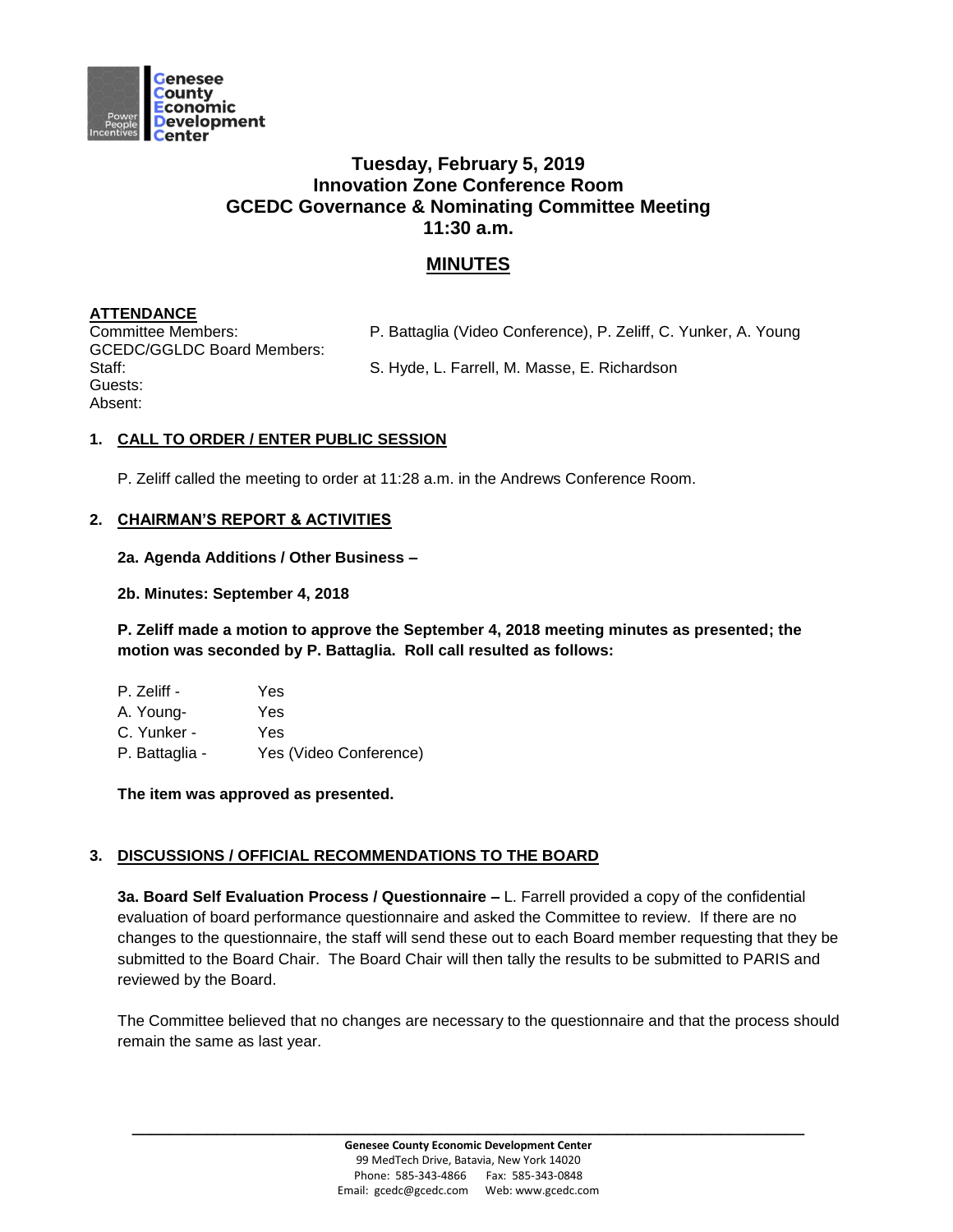**3b. Committee Self Evaluation Process / Questionnaire -** L. Farrell shared that when the Committee had last reviewed and approved the Committee Charter it was pointed out that the Charter states that the Committee will do an annual self-evaluation. The Committee recommended that the staff develop a short checklist for Committee Evaluations for the Committee to review. The Governance & Nominating Committee will be the one that facilitates this process; reminding all other committees that this should be done and reviewing all other committees' results.

L. Farrell presented the checklist for the Committee to review.

P. Battaglia shared that other boards he's been on perform their annual self-assessment as more of a discussion and narrative summary than a checklist.

C. Yunker shared that the most important part of this process is the actual discussion around whether the members feel they are performing all of their duties on the Committee.

The Committee recommended that the Governance & Nominating Committee, Audit & Finance Committee and maybe the Employment & Compensation Committee have a discussion, using the checklist that L. Farrell created as a guideline, about their performance and create a memo that will be reported to the Governance Committee that they have completed their self-assessment and the outcome of the discussion. This should be done at the same time the Charters are being reviewed by the Committee.

**3c. Authority Self-Evaluation of Prior Year Performance –** M. Masse shared that Public Authorities are required to perform a self-evaluation of prior year's goals/measurements annually. This report will be submitted to the ABO. In previous years the Committee/Board has reviewed the Agency's results separately. To streamline the process, the Agency's results are presented using this form.

The Agency had 16 project wins in 2018, with a total pledged capital investment of almost \$34 million and 99 pledged jobs. These projects resulted in a combined \$61 million economic impact.

**P. Zeliff made a motion to recommend approval of the Authority Self-Evaluation of Prior Year Performance as presented; the motion was seconded by A. Young. Roll call resulted as follows:**

| P. Zeliff -    | Yes                    |
|----------------|------------------------|
| A. Young-      | Yes                    |
| C. Yunker -    | Yes                    |
| P. Battaglia - | Yes (Video Conference) |

**The item was approved as presented.** 

**3d. Mission Statement & Measurement Report –** M. Masse shared that the Authority's Board must annually review the authority's mission statement and performance goals to ensure that its mission has not changed and that the authority's performance goals continue to support its mission. This report will be submitted to the ABO.

M. Masse added that the capital investment and job creation goals are based on an average of the last four years of actual pledged capital investment and job creation. Mega projects and one-time larger projects were removed from this average as shown in a spreadsheet provided to the Committee. The other suggested goals are somewhat over-arching goals that the entire staff can work towards achieving.